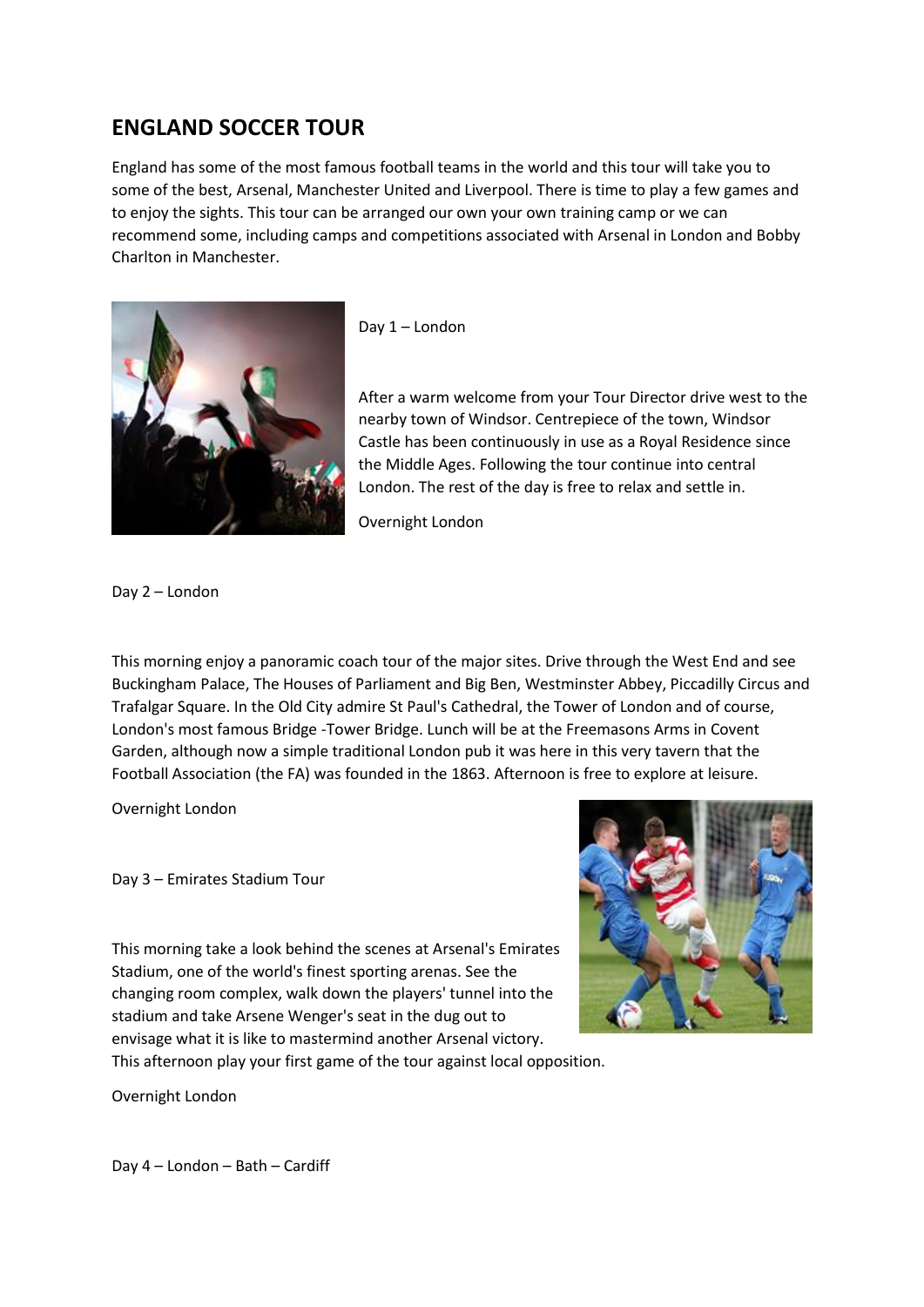After breakfast drive west to the historic city of Bath. The city first became famous as a spa town under the Roman occupation and then became the most fashionable spa town in Britain during the 18th century. The tour includes a visit to the Roman Baths and the adjoining Pump Rooms. After some free time in Bath head over the Severn Bridge into Wales and drive to Cardiff the Welsh Capital.

Overnight Cardiff



Day 5 – Cardiff

This morning pay homage to one of the great stadiums of world sport, the Millennium Stadium. It opened in 1999, just in time to host the Rugby World Cup Final between Australia and France. Since then it has become the home of Welsh Rugby. This afternoon a game is planned against local opposition.

Overnight Cardiff

Day 6 – Cardiff - Manchester

This morning visit the National Coal Museum, Big Pit, which is a real coal mine and Britain's leading mining museum. Later on drive through the Welsh border country and arrive in Manchester late afternoon. The rest of the day is at leisure.

Overnight Manchester

Day 7 – Manchester

Manchester really can claim to be a city of sport. Home of the 2002 Commonwealth Games, the city is also home to two famous football teams: Manchester City and Manchester United. Tour Old Trafford and learn more about Manchester United legends - Bobby Charlton, George Best, Eric Cantona and David Beckham - the list is endless. This afternoon visit the new home of The National Football Museum in central Manchester.

Overnight Manchester

Day 8 – Liverpool & Preston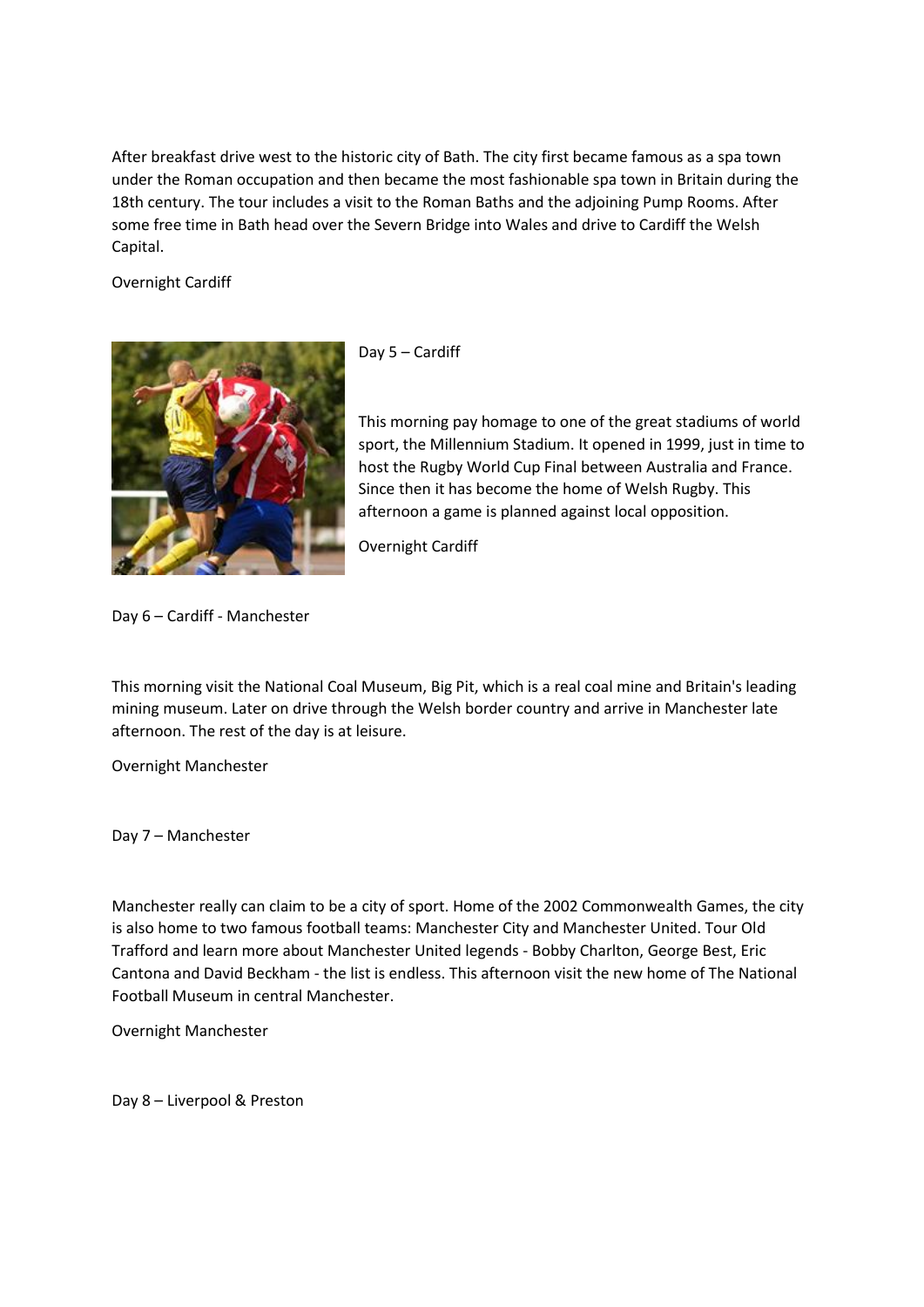This morning drive west to Liverpool, the city on the River Mersey, home to the Beatles and Liverpool FC, arguably, Britain's most successful football club. Take a Beatles Tour around the city before visiting Anfield, home of Liverpool FC. This afternoon is free to explore the city at leisure. Head back to Manchester for overnight.

Overnight Manchester

Day 9 – Manchester – Stratford

Leave Manchester and head south to Shakespeare's hometown, Stratford-upon-Avon. Enjoy a walking tour of the city followed by visits to Shakespeare's Birthplace and Anne Hathaway's Cottage, the countryside childhood home of Shakespeare's wife.

Overnight Stratford-upon-Avon

Day 10 – Warwick and Wembley

Visit Warwick Castle this morning. Over a thousand years of secrets hide in the shadows of the Castle. From the days of William the Conqueror to the reign of Queen Victoria the Castle has provided a backdrop for many turbulent times. Following the tour head south back to London and for a tour of the new Wembley Stadium.

Overnight London

Day 11 – Depart

Morning transfer to the airport.